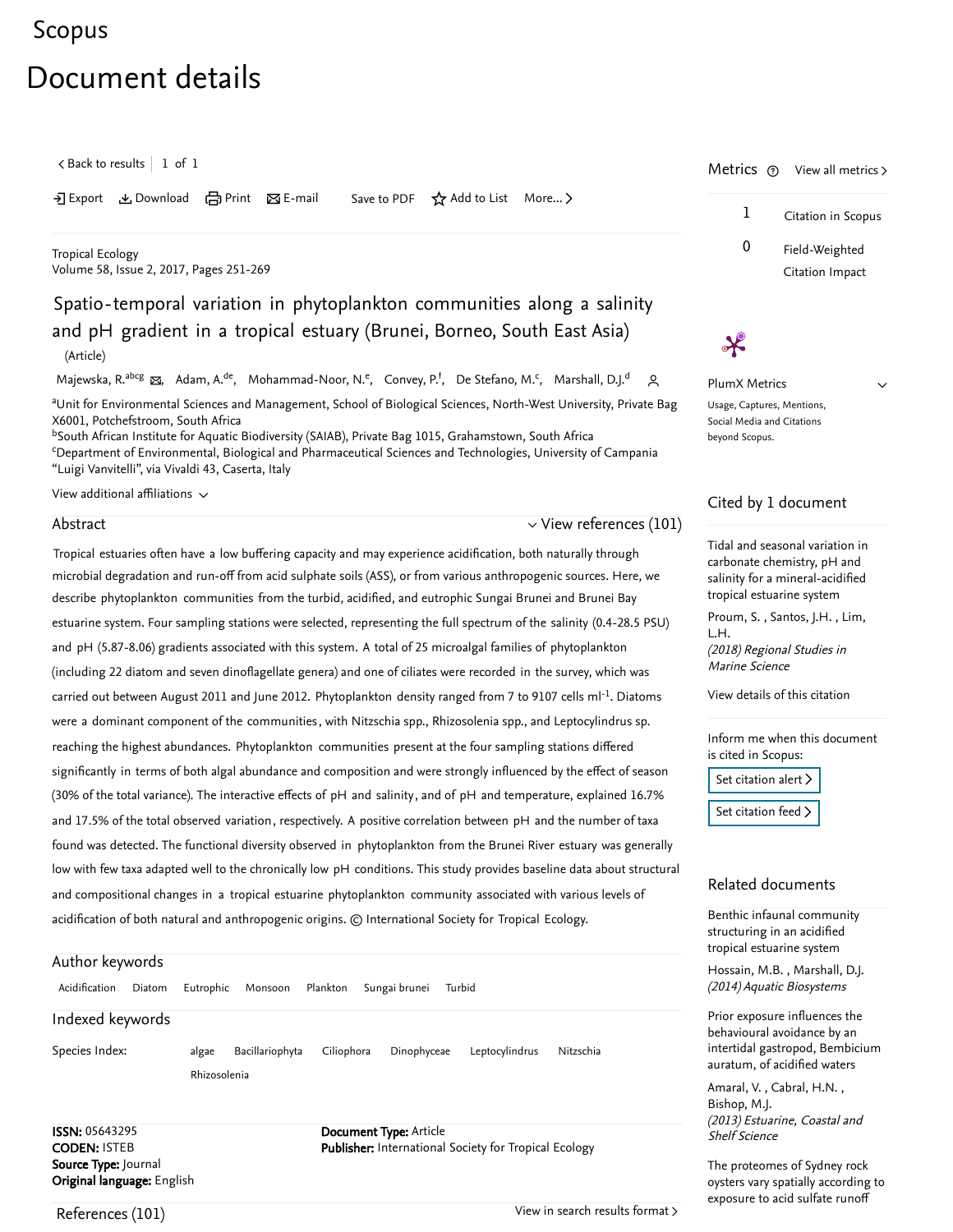| All        | Create bibliography<br>Save to PDF<br>Export<br>View all 101 references                                                                                                                                         | Amaral, V., Thompson, E.L.,<br>Bishop, M.J.<br>(2012) Marine and Freshwater |  |  |
|------------|-----------------------------------------------------------------------------------------------------------------------------------------------------------------------------------------------------------------|-----------------------------------------------------------------------------|--|--|
| $\sqcup$ 1 | Adam, A., Mohammad-Noor, N., Anton, A., Saleh, E., Saad, S., Muhd Shaleh, S.R.<br>Temporal and spatial distribution of harmful algal bloom (HAB) species in coastal<br>waters of Kota Kinabalu, Sabah, Malaysia | Research<br>View all related documents based<br>on references               |  |  |
|            | (2011) Harmful Algae, 10 (5), pp. 495-502. Cited 26 times.<br>doi: 10.1016/j.hal.2011.03.006                                                                                                                    | Find more related documents in<br>Scopus based on:                          |  |  |
|            | View at Publisher                                                                                                                                                                                               | Authors > Keywords >                                                        |  |  |
| 2          | Adesalu, T.A.<br>Phytoplankton dynamics of river oli in Kainji Lake National Park, Nigeria during dry<br>season                                                                                                 |                                                                             |  |  |
|            | (2010) International Journal of Botany, 6 (2), pp. 112-116. Cited 3 times.<br>http://scialert.net/qredirect.php?doi=ijb.2010.112.116&linkid=pdf<br>doi: 10.3923/ijb.2010.112.116                                |                                                                             |  |  |
|            | View at Publisher                                                                                                                                                                                               |                                                                             |  |  |
| $\Box$ 3   | Alfaro, A.C.<br>Benthic macro-invertebrate community composition within a mangrove/seagrass<br>estuary in northern New Zealand                                                                                  |                                                                             |  |  |
|            | (2006) Estuarine, Coastal and Shelf Science, 66 (1-2), pp. 97-110. Cited 60 times.<br>doi: 10.1016/j.ecss.2005.07.024                                                                                           |                                                                             |  |  |
|            | View at Publisher                                                                                                                                                                                               |                                                                             |  |  |
| □ 4        | Amaral, V., Cabral, H.N., Bishop, M.J.<br>Effects of estuarine acidification on predator-prey interactions                                                                                                      |                                                                             |  |  |
|            | (2012) Marine Ecology Progress Series, 445, pp. 117-127. Cited 26 times.<br>http://www.int-res.com/articles/meps2011/445/m445p117.pdf<br>doi: 10.3354/meps09487                                                 |                                                                             |  |  |
|            | View at Publisher                                                                                                                                                                                               |                                                                             |  |  |
| $\Box$ 5   | Amaral, V., Thompson, E.L., Bishop, M.J., Raftos, D.A.                                                                                                                                                          |                                                                             |  |  |
|            | The proteomes of Sydney rock oysters vary spatially according to exposure to acid<br>sulfate runoff                                                                                                             |                                                                             |  |  |
|            | (2012) Marine and Freshwater Research, 63 (4), pp. 361-369. Cited 11 times.<br>doi: 10.1071/MF11213                                                                                                             |                                                                             |  |  |
|            | View at Publisher                                                                                                                                                                                               |                                                                             |  |  |
| $\Box$ 6   | Amaral, V., Cabral, H.N., Bishop, M.J.<br>Effect of runoff from acid-sulfate soils on pneumatophores of the grey mangrove,<br>Avicennia marina                                                                  |                                                                             |  |  |
|            | (2011) Marine and Freshwater Research, 62 (8), pp. 974-979. Cited 10 times.<br>doi: 10.1071/MF11003                                                                                                             |                                                                             |  |  |
|            | View at Publisher                                                                                                                                                                                               |                                                                             |  |  |
| $\Box$ 7   | Amaral, V., Cabral, H.N., Bishop, M.J.<br>Resistance among wild invertebrate populations to recurrent estuarine acidification                                                                                   |                                                                             |  |  |
|            | (2011) Estuarine, Coastal and Shelf Science, 93 (4), pp. 460-467. Cited 21 times.<br>doi: 10.1016/j.ecss.2011.05.024                                                                                            |                                                                             |  |  |
|            | View at Publisher                                                                                                                                                                                               |                                                                             |  |  |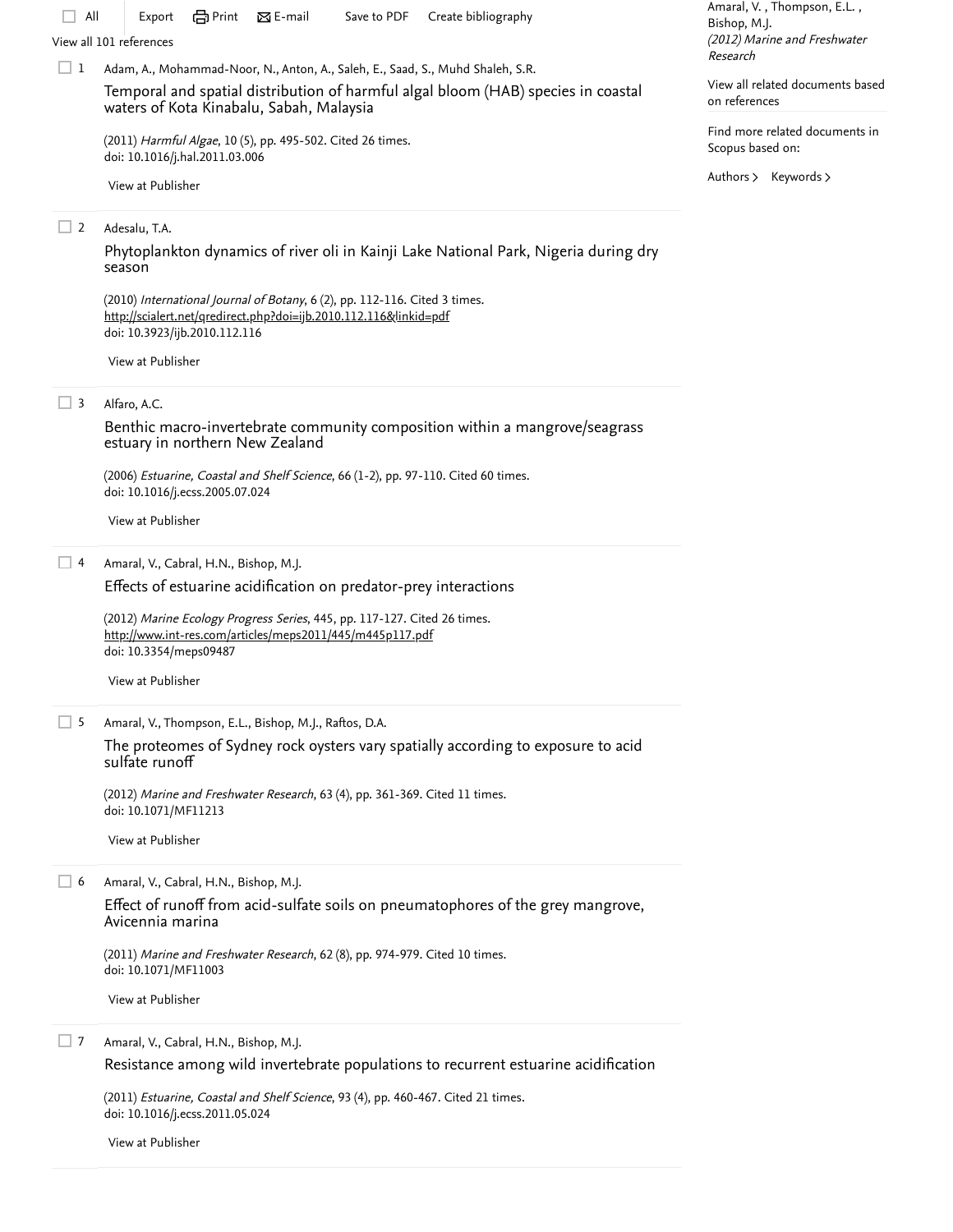| 8   | Angsupanich, S., Rakkheaw, S.                                                                                                                                                                                                                                |
|-----|--------------------------------------------------------------------------------------------------------------------------------------------------------------------------------------------------------------------------------------------------------------|
|     | Seasonal variation of phytoplankton community in thale sap songkhla, a lagoonal lake<br>in Southern Thailand                                                                                                                                                 |
|     | (1997) Netherlands Journal of Aquatic Ecology, 30 (4), pp. 297-307. Cited 12 times.<br>doi: 10.1007/BF02085873                                                                                                                                               |
|     | View at Publisher                                                                                                                                                                                                                                            |
| 9 ⊑ | Pinheiro Aquino, E., Pereira Figueiredo, L.G., Palmeira Borges, G.C., Cabanez Ferreira, L., De Oliveira<br>Passavante, J.Z., Da Glória, M., Da Silva-Cunha, G.                                                                                               |
|     | Seasonal and spatial variation in phytoplankton community structure of an estuary in<br>Northeastern Brazil                                                                                                                                                  |
|     | (2015) Tropical Ecology, 56 (1), pp. 125-131. Cited 3 times.<br>http://www.tropecol.com/pdf/open/PDF_56_1/08%20Aquino%20et%20alpdf                                                                                                                           |
| 10  | Berge, T., Daugbjerg, N., Andersen, B.B., Hansen, P.J.                                                                                                                                                                                                       |
|     | Effect of lowered pH on marine phytoplankton growth rates                                                                                                                                                                                                    |
|     | (2010) Marine Ecology Progress Series, 416, pp. 79-91. Cited 41 times.<br>http://www.int-res.com/articles/meps2010/416/m416p079.pdf<br>doi: 10.3354/meps08780                                                                                                |
|     | View at Publisher                                                                                                                                                                                                                                            |
|     | 11 Biswas, H., Cros, A., Yadav, K., Ramana, V.V., Prasad, V.R., Acharyya, T., Babu, P.V.R.                                                                                                                                                                   |
|     | The response of a natural phytoplankton community from the Godavari River Estuary<br>to increasing $CO2$ concentration during the pre-monsoon period                                                                                                         |
|     | (2011) Journal of Experimental Marine Biology and Ecology, 407 (2), pp. 284-293. Cited 15 times.<br>doi: 10.1016/j.jembe.2011.06.027                                                                                                                         |
|     | View at Publisher                                                                                                                                                                                                                                            |
| 12  | Bolhuis, H., Schluepmann, H., Kristalijn, J., Sulaiman, Z., Marshall, D.J.                                                                                                                                                                                   |
|     | Molecular analysis of bacterial diversity in mudflats along the salinity gradient of an<br>acidified tropical Bornean estuary (South East Asia)                                                                                                              |
|     | (2014) Aquatic Biosystems, 10 (1), art. no. 10. Cited 6 times.<br>http://www.aquaticbiosystems.org/content                                                                                                                                                   |
|     | doi: 10.1186/2046-9063-10-10                                                                                                                                                                                                                                 |
|     | View at Publisher                                                                                                                                                                                                                                            |
| 13  | Boynton, W.R., Kemp, W.M., Keefe, C.W.<br>A comparative analysis of nutrients and other factors influencing estuarine phytoplankton production<br>(1982) Estuarine Comparisons, pp. 69-90. Cited 319 times.<br>V. S. Kennedy (ed.), Academic Press, New York |
| 14  | Brading, P., Warner, M.E., Davey, P., Smith, D.J., Achterberg, E.P., Suggett, D.J.                                                                                                                                                                           |
|     |                                                                                                                                                                                                                                                              |
|     | Differential effects of ocean acidification on growth and photosynthesis among<br>phylotypes of Symbiodinium (Dinophyceae)                                                                                                                                   |
|     | (2011) Limnology and Oceanography, 56 (3), pp. 927-938. Cited 68 times.<br>http://aslo.org/lo/pdf/vol_56/issue_3/0927.pdf<br>doi: 10.4319/lo.2011.56.3.0927                                                                                                  |
|     | View at Publisher                                                                                                                                                                                                                                            |
| 15  | Canter, H.M., Lund, J.W.G.<br>Studies on plankton parasites: II. The parasitism of diatoms with special reference to lakes in the English<br>Lake District                                                                                                   |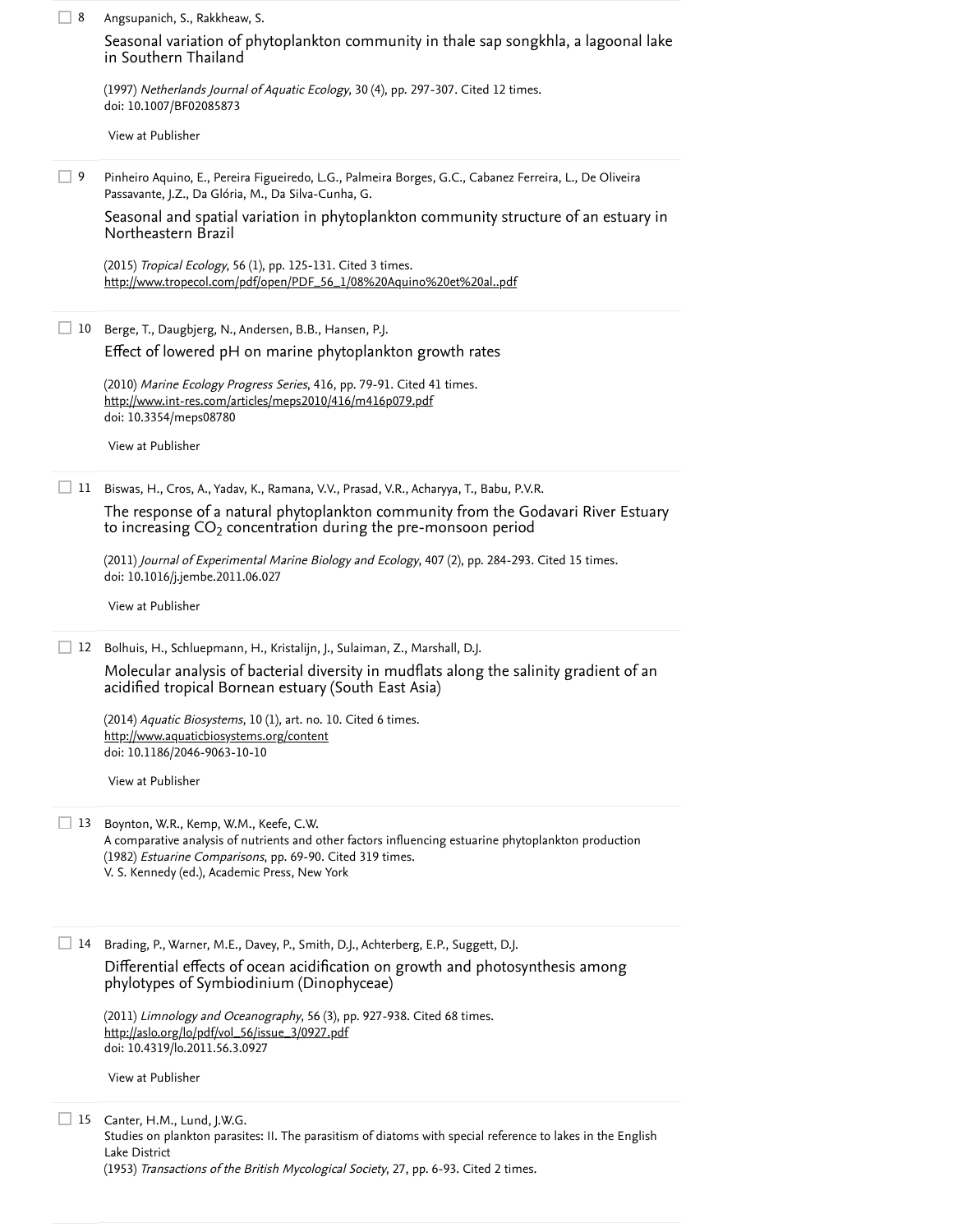|           | □ 16 Cai, W.-J., Hu, X., Huang, W.-J., Murrell, M.C., Lehrter, J.C., Lohrenz, S.E., Chou, W.-C., (), Gong, G.-C.<br>Acidification of subsurface coastal waters enhanced by eutrophication                                                                  |
|-----------|------------------------------------------------------------------------------------------------------------------------------------------------------------------------------------------------------------------------------------------------------------|
|           | (2011) Nature Geoscience, 4 (11), pp. 766-770. Cited 279 times.<br>doi: 10.1038/ngeo1297                                                                                                                                                                   |
|           | View at Publisher                                                                                                                                                                                                                                          |
| 17<br>ப   | Caldeira, K., Wickett, M.E.                                                                                                                                                                                                                                |
|           | Oceanography: anthropogenic carbon and ocean pH.                                                                                                                                                                                                           |
|           | (2003) Nature, 425 (6956), p. 365. Cited 1116 times.                                                                                                                                                                                                       |
|           | View at Publisher                                                                                                                                                                                                                                          |
|           | 18 Cassar, N., Laws, E.A., Bidigare, R.R.<br>Bicarbonate uptake by Southern Ocean phytoplankton<br>(2003) Global Biogeochemical Cycles, p. 18.                                                                                                             |
| $\Box$ 19 | Chua, T.-E., Chou, L.M., Sadorra, M.S.M.<br>The coastal environmental profile of Brunei Darusslam: Resource assessment and management issues<br>(1987) ICLARM Technical Report, p. 18.<br>Fisheries Department, Ministry of Development, Brunei Darussalam |
| ш<br>20   | Cloern, J.E.                                                                                                                                                                                                                                               |
|           | Turbidity as a control on phytoplankton biomass and productivity in estuaries                                                                                                                                                                              |
|           | (1987) Continental Shelf Research, 7 (11-12), pp. 1367-1381. Cited 352 times.<br>doi: 10.1016/0278-4343(87)90042-2                                                                                                                                         |
|           | View at Publisher                                                                                                                                                                                                                                          |
| ப         | 21 Cook, F.J., Hicks, W., Gardner, E.A., Carlin, G.D., Froggatt, D.W.                                                                                                                                                                                      |
|           | Export of acidity in drainage water from acid sulphate soils                                                                                                                                                                                               |
|           | (2000) Marine Pollution Bulletin, 41 (7-12), pp. 319-326. Cited 81 times.<br>www.elsevier.com/locate/marpolbul<br>doi: 10.1016/S0025-326X(00)00138-7                                                                                                       |
|           | View at Publisher                                                                                                                                                                                                                                          |
|           | 22 Costa, L.S., Huszar, V.L.M., Ovalle, A.R.                                                                                                                                                                                                               |
|           | Phytoplankton functional groups in a tropical estuary: Hydrological control and<br>nutrient limitation                                                                                                                                                     |
|           | (2009) Estuaries and Coasts, 32 (3), pp. 508-521. Cited 54 times.<br>doi: 10.1007/s12237-009-9142-3                                                                                                                                                        |
|           | View at Publisher                                                                                                                                                                                                                                          |
| $\Box$ 23 | Costanza, R., D'Arge, R., De Groot, R., Farber, S., Grasso, M., Hannon, B., Limburg, K., (), Van Den Belt, M.                                                                                                                                              |
|           | The value of the world's ecosystem services and natural capital                                                                                                                                                                                            |
|           | (1997) Nature, 387 (6630), pp. 253-260. Cited 7894 times.<br>doi: 10.1038/387253a0                                                                                                                                                                         |
|           | View at Publisher                                                                                                                                                                                                                                          |
| 24        | Currie, D.<br>Some aspects of the hydrology of the Brunei Estuary                                                                                                                                                                                          |

(1979) *Brunei Museum Journal*, 6, pp. 199-239. [Cited 3 times](https://www.scopus.com/search/submit/citedby.uri?eid=2-s2.0-85028356158&refeid=2-s2.0-84982772510&src=s&origin=reflist&refstat=dummy).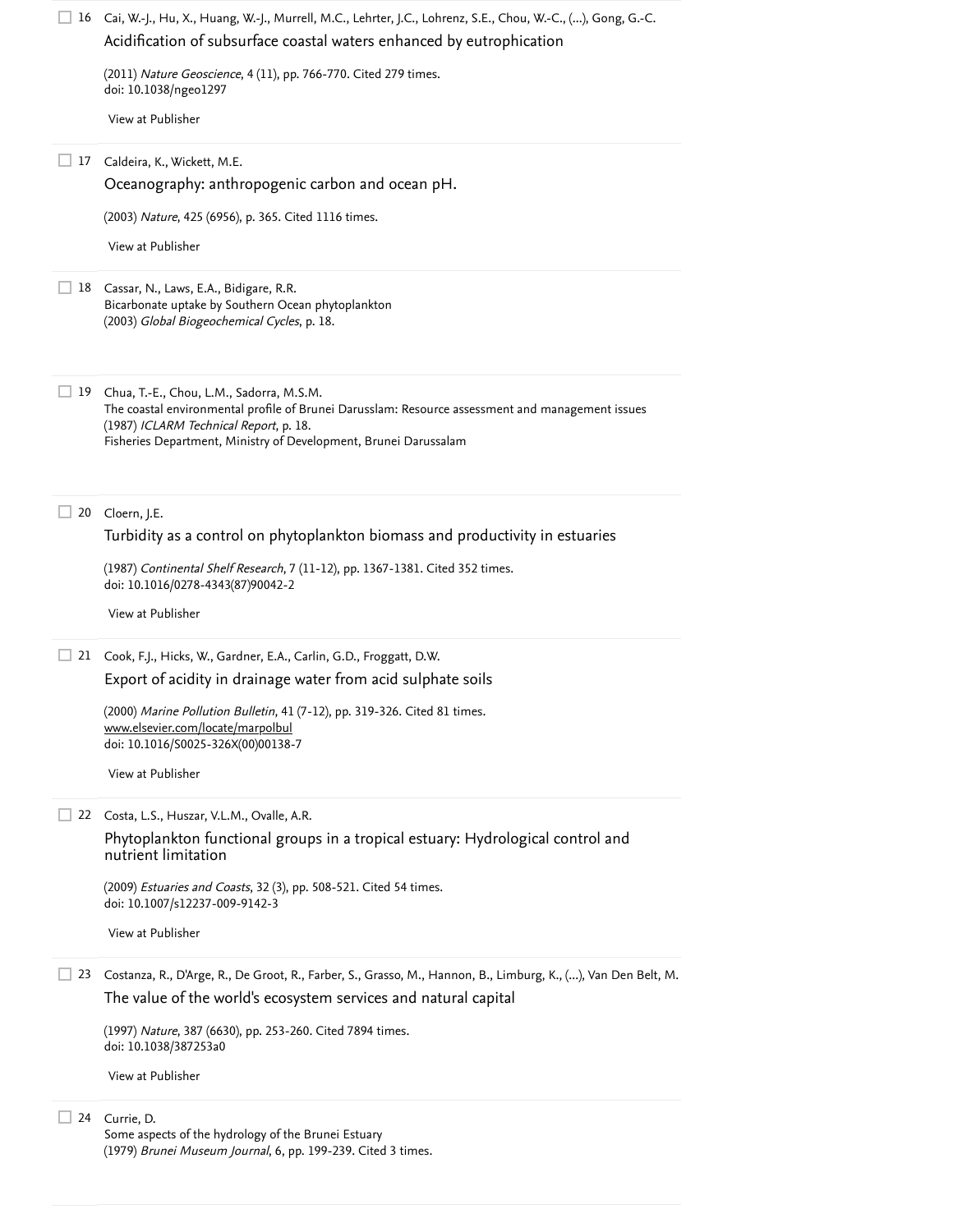| 25 | De Jonge, V.N., Elliott, M., Orive, E.<br>Causes, historical development, effects and future challenges of a common<br>environmental problem: Eutrophication                                                                                                                                                                                                                           |
|----|----------------------------------------------------------------------------------------------------------------------------------------------------------------------------------------------------------------------------------------------------------------------------------------------------------------------------------------------------------------------------------------|
|    | (2002) Hydrobiologia, 475-476, pp. 1-19. Cited 192 times.<br>doi: 10.1023/A:1020366418295                                                                                                                                                                                                                                                                                              |
|    | View at Publisher                                                                                                                                                                                                                                                                                                                                                                      |
|    | 26 Dent, D.L., Pons, L.J.                                                                                                                                                                                                                                                                                                                                                              |
|    | A world perspective on acid sulphate soils                                                                                                                                                                                                                                                                                                                                             |
|    | (1995) Geoderma, 67 (3-4), pp. 263-276. Cited 139 times.<br>doi: 10.1016/0016-7061(95)00013-E                                                                                                                                                                                                                                                                                          |
|    | View at Publisher                                                                                                                                                                                                                                                                                                                                                                      |
| 27 | Doney, S.C., Fabry, V.J., Feely, R.A., Kleypas, J.A.                                                                                                                                                                                                                                                                                                                                   |
|    | Ocean acidification: The other CO <sub>2</sub> problem                                                                                                                                                                                                                                                                                                                                 |
|    | (2009) Annual Review of Marine Science, 1, pp. 169-192. Cited 1522 times.<br>doi: 10.1146/annurev.marine.010908.163834                                                                                                                                                                                                                                                                 |
|    | View at Publisher                                                                                                                                                                                                                                                                                                                                                                      |
| 28 | Dove, M.C., Sammut, J.                                                                                                                                                                                                                                                                                                                                                                 |
|    | Impacts of estuarine acidification on survival and growth of Sydney rock oysters<br>Saccostrea glomerata (Gould 1850)                                                                                                                                                                                                                                                                  |
|    | (2007) Journal of Shellfish Research, 26 (2), pp. 519-527. Cited 37 times.<br>doi: 10.2983/0730-8000(2007)26[519:IOEAOS]2.0.CO;2                                                                                                                                                                                                                                                       |
|    | View at Publisher                                                                                                                                                                                                                                                                                                                                                                      |
| 29 | Downing, J.A., McClain, M., Twilley, R., Melack, J.M., Elser, J., Rabalais, N.N., Lewis Jr., W.M., (), Howarth,                                                                                                                                                                                                                                                                        |
|    | R.W.                                                                                                                                                                                                                                                                                                                                                                                   |
|    | The impact of accelerating land-use change on the N-cycle of tropical aquatic<br>ecosystems: Current conditions and projected changes                                                                                                                                                                                                                                                  |
|    | (1999) Biogeochemistry, 46 (1-3), pp. 109-148. Cited 170 times.                                                                                                                                                                                                                                                                                                                        |
| 30 | Duarte, C.M., Hendriks, I.E., Moore, T.S., Olsen, Y.S., Steckbauer, A., Ramajo, L., Carstensen,                                                                                                                                                                                                                                                                                        |
|    | J., (), McCulloch, M.<br>Is Ocean Acidification an Open-Ocean Syndrome? Understanding Anthropogenic<br>Impacts on Seawater pH                                                                                                                                                                                                                                                          |
|    | (2013) <i>Estuaries and Coasts</i> , 36 (2), pp. 221-236. Cited 196 times.                                                                                                                                                                                                                                                                                                             |
|    | doi: 10.1007/s12237-013-9594-3                                                                                                                                                                                                                                                                                                                                                         |
|    | View at Publisher                                                                                                                                                                                                                                                                                                                                                                      |
| 31 | Ehrenberg, C.G.<br>Mittheilung über 2 neue lager von Gebirgsmassen aus infusorien als Meeres-Absatz in Nord Amerika und<br>eine vergleichung derselben mit den organischen Kreide-Ge-bilden in Europa und Afrika. Bericht über die<br>zur Bekanntmachung Geeigneten Verhandlungen der Königl. Preuss<br>(1844) Akademie Der Wissenschaften zu Berlin, 1844, pp. 57-97. Cited 69 times. |
| 32 | Elliott, M., Quintino, V.                                                                                                                                                                                                                                                                                                                                                              |
|    |                                                                                                                                                                                                                                                                                                                                                                                        |

(2007) *Marine Pollution Bulletin*, 54 (6), pp. 640-645. Cited 392 times. doi: 10.1016/j.marpolbul.2007.02.003 [Cited 392 times](https://www.scopus.com/search/submit/citedby.uri?eid=2-s2.0-85028356158&refeid=2-s2.0-34249742616&src=s&origin=reflist&refstat=core)

[View at Publisher](https://www.scopus.com/redirect/linking.uri?targetURL=https%3a%2f%2fdoi.org%2f10.1016%2fj.marpolbul.2007.02.003&locationID=3&categoryID=4&eid=2-s2.0-34249742616&issn=0025326X&linkType=ViewAtPublisher&year=2007&origin=reflist&dig=b0871f5720dee9c191acad3f99c30f49&recordRank=)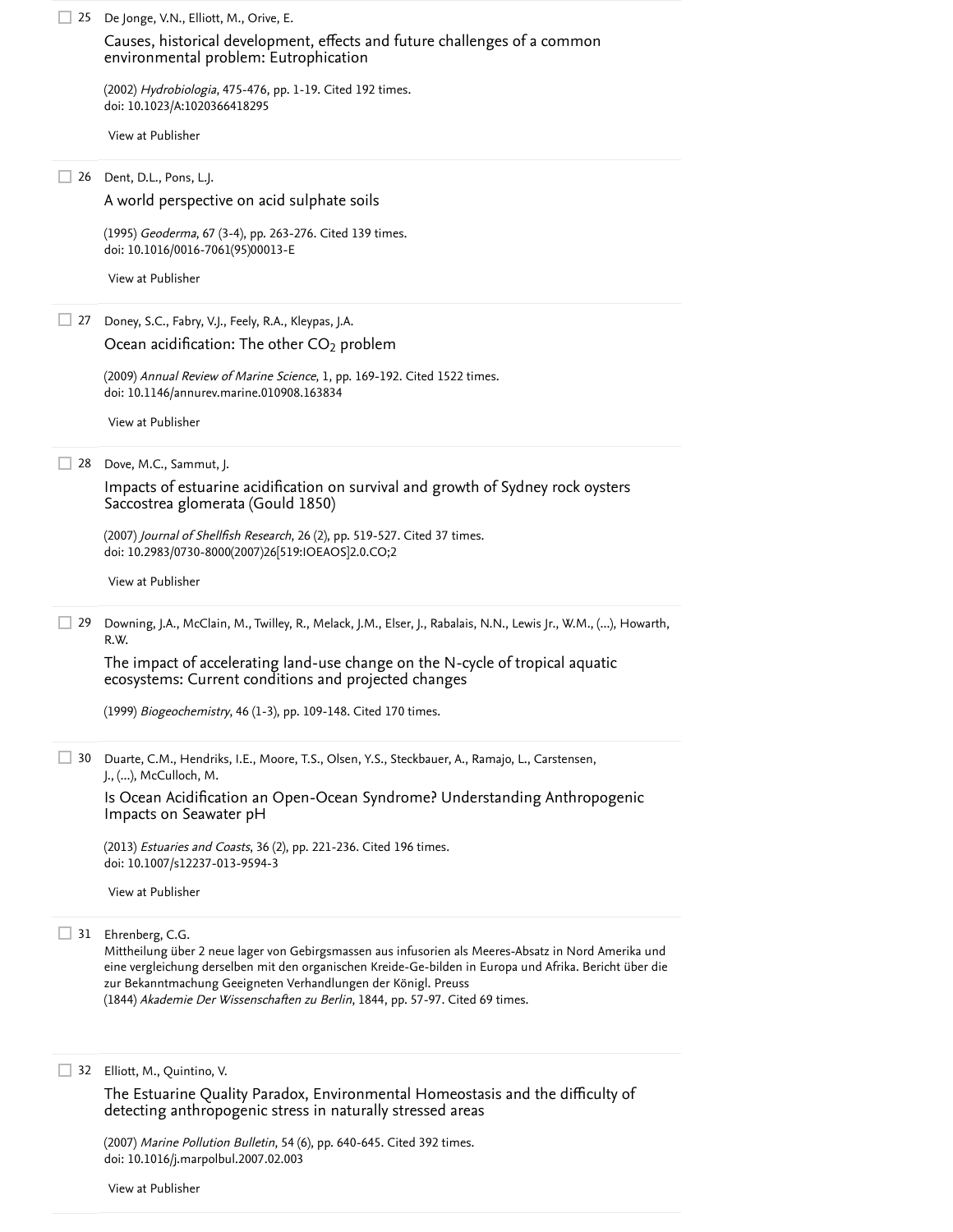Fabry, V.J., Seibel, B.A., Feely, R.A., Orr, J.C. 33

### [Impacts of ocean acidification on marine fauna and ecosystem processes](https://www.scopus.com/record/display.uri?eid=2-s2.0-44649106921&origin=reflist&sort=plf-f&src=s&st1=Spatio-temporal+variation+in+phytoplankton+communities+along+a+salinity+and+pH+gradient+in+a+tropical+estuary&st2=&sid=63391634d9060a0a641bd490f9d41980&sot=b&sdt=b&sl=124&s=TITLE-ABS-KEY%28Spatio-temporal+variation+in+phytoplankton+communities+along+a+salinity+and+pH+gradient+in+a+tropical+estuary%29&recordRank=)

(2008) *ICES Journal of Marine Science*, 65 (3), pp. 414-432. [Cited 953 times](https://www.scopus.com/search/submit/citedby.uri?eid=2-s2.0-85028356158&refeid=2-s2.0-44649106921&src=s&origin=reflist&refstat=core). doi: 10.1093/icesjms/fsn048

[View at Publisher](https://www.scopus.com/redirect/linking.uri?targetURL=https%3a%2f%2fdoi.org%2f10.1093%2ficesjms%2ffsn048&locationID=3&categoryID=4&eid=2-s2.0-44649106921&issn=10543139&linkType=ViewAtPublisher&year=2008&origin=reflist&dig=14d3044eab87653cc5984f243f7b0cda&recordRank=)

#### Falkowski, P. 34

[Ocean science: The power of plankton](https://www.scopus.com/record/display.uri?eid=2-s2.0-84857752001&origin=reflist&sort=plf-f&src=s&st1=Spatio-temporal+variation+in+phytoplankton+communities+along+a+salinity+and+pH+gradient+in+a+tropical+estuary&st2=&sid=63391634d9060a0a641bd490f9d41980&sot=b&sdt=b&sl=124&s=TITLE-ABS-KEY%28Spatio-temporal+variation+in+phytoplankton+communities+along+a+salinity+and+pH+gradient+in+a+tropical+estuary%29&recordRank=)

(2012) *Nature*, 483 (7387), pp. S17-S20. [Cited 73 times](https://www.scopus.com/search/submit/citedby.uri?eid=2-s2.0-85028356158&refeid=2-s2.0-84857752001&src=s&origin=reflist&refstat=core). doi: 10.1038/483S17a

[View at Publisher](https://www.scopus.com/redirect/linking.uri?targetURL=https%3a%2f%2fdoi.org%2f10.1038%2f483S17a&locationID=3&categoryID=4&eid=2-s2.0-84857752001&issn=00280836&linkType=ViewAtPublisher&year=2012&origin=reflist&dig=b7454639b364079af729848d68e5f9e8&recordRank=)

Feely, R.A., Alin, S.R., Newton, J., Sabine, C.L., Warner, M., Devol, A., Krembs, C., (...), Maloy, C. 35

[The combined effects of ocean acidification, mixing, and respiration on pH and](https://www.scopus.com/record/display.uri?eid=2-s2.0-77954142445&origin=reflist&sort=plf-f&src=s&st1=Spatio-temporal+variation+in+phytoplankton+communities+along+a+salinity+and+pH+gradient+in+a+tropical+estuary&st2=&sid=63391634d9060a0a641bd490f9d41980&sot=b&sdt=b&sl=124&s=TITLE-ABS-KEY%28Spatio-temporal+variation+in+phytoplankton+communities+along+a+salinity+and+pH+gradient+in+a+tropical+estuary%29&recordRank=) carbonate saturation in an urbanized estuary

(2010) *Estuarine, Coastal and Shelf Science*, 88 (4), pp. 442-449. [Cited 224 times](https://www.scopus.com/search/submit/citedby.uri?eid=2-s2.0-85028356158&refeid=2-s2.0-77954142445&src=s&origin=reflist&refstat=core).<br>doi: 10.1016/j.ecss.2010.05.004<br>[View at Publisher](https://www.scopus.com/redirect/linking.uri?targetURL=https%3a%2f%2fdoi.org%2f10.1016%2fj.ecss.2010.05.004&locationID=3&categoryID=4&eid=2-s2.0-77954142445&issn=02727714&linkType=ViewAtPublisher&year=2010&origin=reflist&dig=44bf5cc3746843e0491f3f3a393a58b1&recordRank=) doi: 10.1016/j.ecss.2010.05.004

Gameiro, C., Cartaxana, P., Cabrita, M.T., Brotas, V. 36

[Variability in chlorophyll and phytoplankton composition in an](https://www.scopus.com/record/display.uri?eid=2-s2.0-6944244532&origin=reflist&sort=plf-f&src=s&st1=Spatio-temporal+variation+in+phytoplankton+communities+along+a+salinity+and+pH+gradient+in+a+tropical+estuary&st2=&sid=63391634d9060a0a641bd490f9d41980&sot=b&sdt=b&sl=124&s=TITLE-ABS-KEY%28Spatio-temporal+variation+in+phytoplankton+communities+along+a+salinity+and+pH+gradient+in+a+tropical+estuary%29&recordRank=) estuarine system

(2004) *Hydrobiologia*, 525 (1-3), pp. 113-124. [Cited 43 times](https://www.scopus.com/search/submit/citedby.uri?eid=2-s2.0-85028356158&refeid=2-s2.0-6944244532&src=s&origin=reflist&refstat=core). doi: 10.1023/B:HYDR.0000038858.29164.31

[View at Publisher](https://www.scopus.com/redirect/linking.uri?targetURL=https%3a%2f%2fdoi.org%2f10.1023%2fB%3aHYDR.0000038858.29164.31&locationID=3&categoryID=4&eid=2-s2.0-6944244532&issn=00188158&linkType=ViewAtPublisher&year=2004&origin=reflist&dig=d28a4858c49b6caca054769abddf5ed3&recordRank=)

Gazeau, F., Alliouane, S., Bock, C., Bramanti, L., Correa, M.L., Gentile, M., Hirse, T., (...), Ziveri, P. 37

[Impact of ocean acidification and warming on the Mediterranean mussel \(Mytilus](https://www.scopus.com/record/display.uri?eid=2-s2.0-85008956985&origin=reflist&sort=plf-f&src=s&st1=Spatio-temporal+variation+in+phytoplankton+communities+along+a+salinity+and+pH+gradient+in+a+tropical+estuary&st2=&sid=63391634d9060a0a641bd490f9d41980&sot=b&sdt=b&sl=124&s=TITLE-ABS-KEY%28Spatio-temporal+variation+in+phytoplankton+communities+along+a+salinity+and+pH+gradient+in+a+tropical+estuary%29&recordRank=) galloprovincialis)

(2014) *Frontiers in Marine Science*, 1 (NOV), art. no. 62. [Cited 25 times](https://www.scopus.com/search/submit/citedby.uri?eid=2-s2.0-85028356158&refeid=2-s2.0-85008956985&src=s&origin=reflist&refstat=core). doi: 10.3389/fmars.2014.00062 <http://journal.frontiersin.org/article/10.3389/fmars.2014.00062/full>

[View at Publisher](https://www.scopus.com/redirect/linking.uri?targetURL=https%3a%2f%2fdoi.org%2f10.3389%2ffmars.2014.00062&locationID=3&categoryID=4&eid=2-s2.0-85008956985&issn=22967745&linkType=ViewAtPublisher&year=2014&origin=reflist&dig=9cc672a46b1da5ab37d9c3ea011ed5dd&recordRank=)

Gazeau, F., Parker, L.M., Comeau, S., Gattuso, J.-P., O'Connor, W.A., Martin, S., Pörtner, H.-O., (...), Ross, 38 P.M.

[Impacts of ocean acidification on marine shelled molluscs](https://www.scopus.com/record/display.uri?eid=2-s2.0-84881250523&origin=reflist&sort=plf-f&src=s&st1=Spatio-temporal+variation+in+phytoplankton+communities+along+a+salinity+and+pH+gradient+in+a+tropical+estuary&st2=&sid=63391634d9060a0a641bd490f9d41980&sot=b&sdt=b&sl=124&s=TITLE-ABS-KEY%28Spatio-temporal+variation+in+phytoplankton+communities+along+a+salinity+and+pH+gradient+in+a+tropical+estuary%29&recordRank=)

(2013) *Marine Biology*, 160 (8), pp. 2207-2245. [Cited 167 times](https://www.scopus.com/search/submit/citedby.uri?eid=2-s2.0-85028356158&refeid=2-s2.0-84881250523&src=s&origin=reflist&refstat=core). doi: 10.1007/s00227-013-2219-3

[View at Publisher](https://www.scopus.com/redirect/linking.uri?targetURL=https%3a%2f%2fdoi.org%2f10.1007%2fs00227-013-2219-3&locationID=3&categoryID=4&eid=2-s2.0-84881250523&issn=00253162&linkType=ViewAtPublisher&year=2013&origin=reflist&dig=ec9a6444739a26c91cc73f0003e362e8&recordRank=)

39 Geelen, J.F.M., Leuven, R.S.E.W.

[Impact of acidification on phytoplankton and zooplankton communities](https://www.scopus.com/record/display.uri?eid=2-s2.0-0022508351&origin=reflist&sort=plf-f&src=s&st1=Spatio-temporal+variation+in+phytoplankton+communities+along+a+salinity+and+pH+gradient+in+a+tropical+estuary&st2=&sid=63391634d9060a0a641bd490f9d41980&sot=b&sdt=b&sl=124&s=TITLE-ABS-KEY%28Spatio-temporal+variation+in+phytoplankton+communities+along+a+salinity+and+pH+gradient+in+a+tropical+estuary%29&recordRank=)

(1986) *Experientia*, 42 (5), pp. 486-494. [Cited 27 times](https://www.scopus.com/search/submit/citedby.uri?eid=2-s2.0-85028356158&refeid=2-s2.0-0022508351&src=s&origin=reflist&refstat=core). doi: 10.1007/BF01946686

[View at Publisher](https://www.scopus.com/redirect/linking.uri?targetURL=https%3a%2f%2fdoi.org%2f10.1007%2fBF01946686&locationID=3&categoryID=4&eid=2-s2.0-0022508351&issn=00144754&linkType=ViewAtPublisher&year=1986&origin=reflist&dig=7f5fc2e32e9b91565d5b5ebe9c0b4c4e&recordRank=)

40 Grealish, G.J., Fitzpatrick, R.W.

[Acid sulphate soil characterization in Negara Brunei Darussalam: A case study to](https://www.scopus.com/record/display.uri?eid=2-s2.0-84884204413&origin=reflist&sort=plf-f&src=s&st1=Spatio-temporal+variation+in+phytoplankton+communities+along+a+salinity+and+pH+gradient+in+a+tropical+estuary&st2=&sid=63391634d9060a0a641bd490f9d41980&sot=b&sdt=b&sl=124&s=TITLE-ABS-KEY%28Spatio-temporal+variation+in+phytoplankton+communities+along+a+salinity+and+pH+gradient+in+a+tropical+estuary%29&recordRank=) inform management decisions

(2013) *Soil Use and Management*, 29 (3), pp. 432-444. [Cited 10 times](https://www.scopus.com/search/submit/citedby.uri?eid=2-s2.0-85028356158&refeid=2-s2.0-84884204413&src=s&origin=reflist&refstat=core). doi: 10.1111/sum.12051

[View at Publisher](https://www.scopus.com/redirect/linking.uri?targetURL=https%3a%2f%2fdoi.org%2f10.1111%2fsum.12051&locationID=3&categoryID=4&eid=2-s2.0-84884204413&issn=02660032&linkType=ViewAtPublisher&year=2013&origin=reflist&dig=653d0d1405100b487bf0bb0ef01b5f26&recordRank=)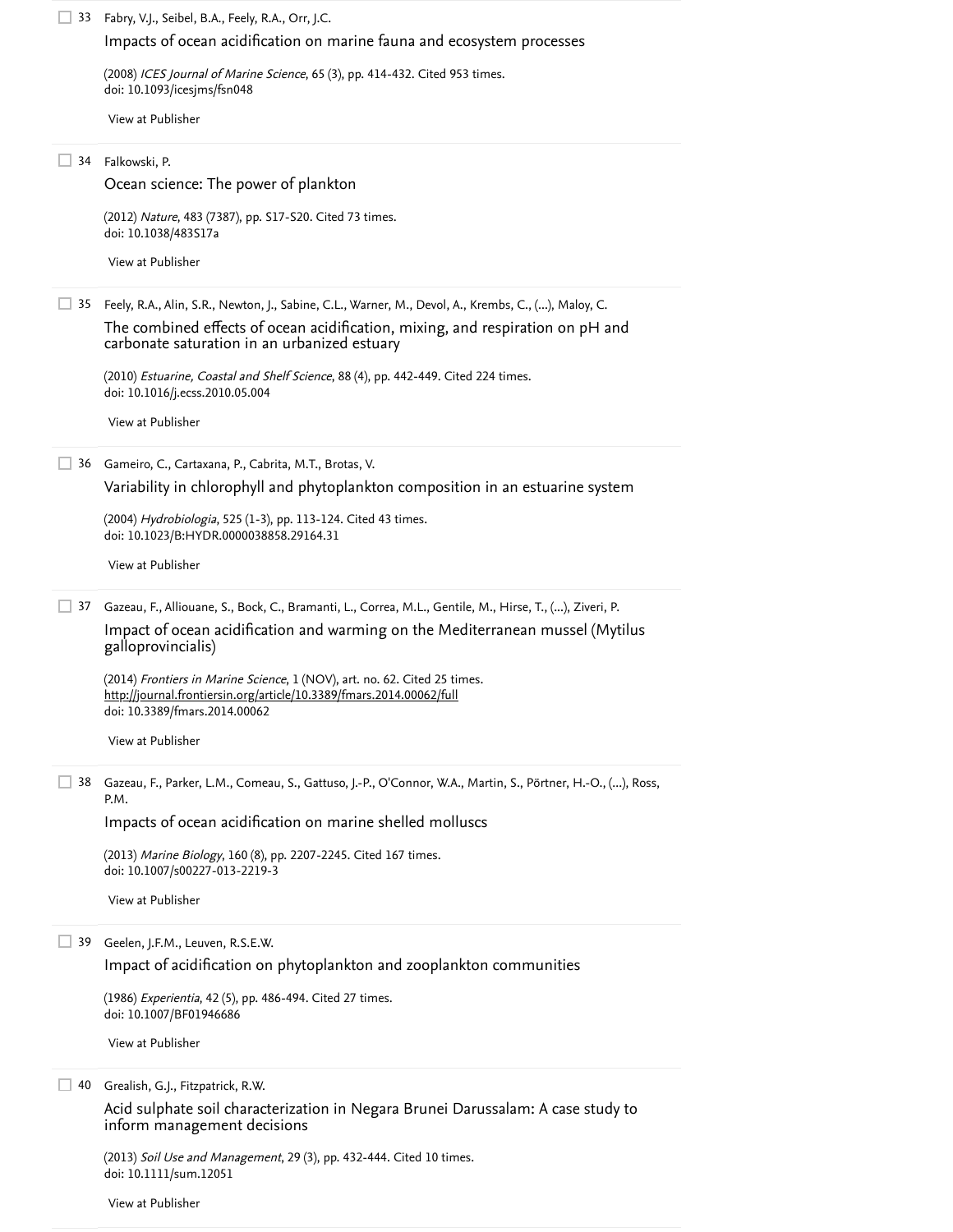| 41 | Green, T.J., Barnes, A.C.                                                                                                                                       |
|----|-----------------------------------------------------------------------------------------------------------------------------------------------------------------|
|    | Reduced salinity, but not estuarine acidification, is a cause of immune-suppression in<br>the Sydney rock oyster Saccostrea glomerata                           |
|    | (2010) Marine Ecology Progress Series, 402, pp. 161-170. Cited 20 times.<br>http://www.int-res.com/articles/meps2010/402/m402p161.pdf<br>doi: 10.3354/meps08430 |
|    | View at Publisher                                                                                                                                               |
| 42 | Hall-Spencer, J.M., Rodolfo-Metalpa, R., Martin, S., Ransome, E., Fine, M., Turner, S.M., Rowley,<br>S.J., (), Buia, M.-C.                                      |
|    | Volcanic carbon dioxide vents show ecosystem effects of ocean acidification                                                                                     |
|    | (2008) Nature, 454 (7200), pp. 96-99. Cited 657 times.<br>http://www.nature.com/nature/index.html<br>doi: 10.1038/nature07051                                   |
|    | View at Publisher                                                                                                                                               |
| 43 | Hammer, Ø., Harper, D.A.T., Ryan, P.D.                                                                                                                          |
|    | Past: Paleontological statistics software package for education and data analysis                                                                               |
|    | (2001) Palaeontologia Electronica, 4 (1), pp. XIX-XX. Cited 9746 times.                                                                                         |
|    | View at Publisher                                                                                                                                               |
| 44 | Hansen, P.J.                                                                                                                                                    |
|    | Effect of high pH on the growth and survival of marine phytoplankton: Implications for<br>species succession                                                    |
|    | (2002) Aquatic Microbial Ecology, 28 (3), pp. 279-288. Cited 165 times.                                                                                         |
|    | View at Publisher                                                                                                                                               |
| 45 | Hasle, G.R., Syvertsen, E.E.                                                                                                                                    |
|    | Marine diatoms<br>(1997) Identifying Marine Phytoplankton, pp. 5-385. Cited 786 times.<br>C. R. Tomas (ed.), Academic Press, San Diego                          |
| 46 | Hasties, T.J., Tibshirani, R.J.                                                                                                                                 |
|    | (1990) Generalized Additive Models. Cited 7333 times.<br>Chapman and Hall, New York                                                                             |
| 47 | Hinga, K.R.                                                                                                                                                     |
|    | Effects of pH on coastal marine phytoplankton                                                                                                                   |
|    | (2002) Marine Ecology Progress Series, 238, pp. 281-300. Cited 150 times.                                                                                       |
|    | View at Publisher                                                                                                                                               |
| 48 | Hopkinson Jr., C.S., Giblin, A.E., Tucker, J., Garritt, R.H.                                                                                                    |
|    | Benthic metabolism and nutrient cycling along an estuarine salinity gradient                                                                                    |
|    | (1999) <i>Estuaries</i> , 22 (4), pp. 863-881. Cited 85 times.                                                                                                  |
|    | View at Publisher                                                                                                                                               |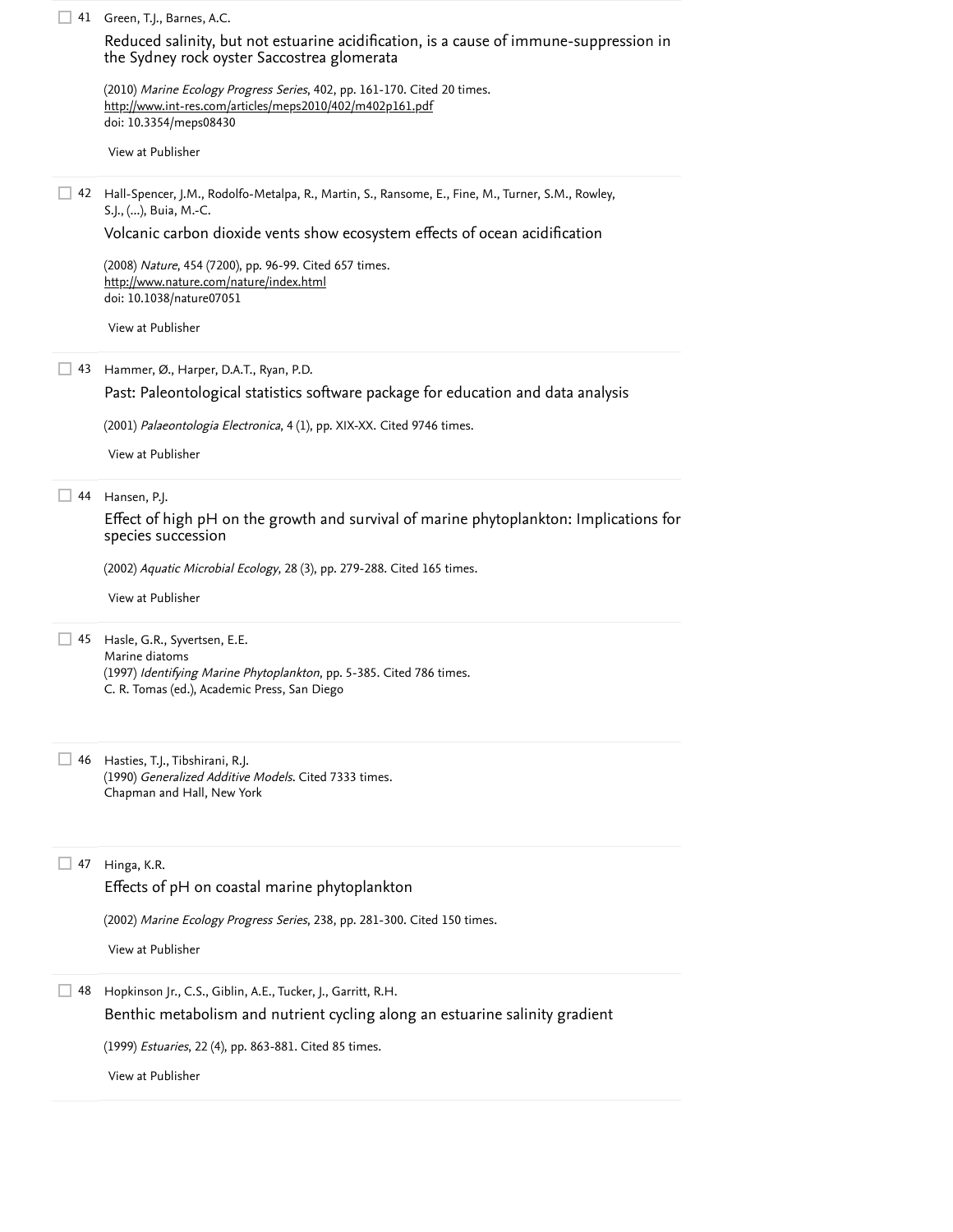| 49 | Hossain, M.B., Marshall, D.J.                                                                                                                                                                                                                  |
|----|------------------------------------------------------------------------------------------------------------------------------------------------------------------------------------------------------------------------------------------------|
|    | Benthic infaunal community structuring in an acidified tropical estuarine system                                                                                                                                                               |
|    | (2014) Aquatic Biosystems, 10 (1), art. no. 11. Cited 2 times.                                                                                                                                                                                 |
|    | http://www.aquaticbiosystems.org/content<br>doi: 10.1186/2046-9063-10-11                                                                                                                                                                       |
|    | View at Publisher                                                                                                                                                                                                                              |
|    |                                                                                                                                                                                                                                                |
|    | 50 Hossain, M.B., Marshall, D.J., Venkatramanan, S.                                                                                                                                                                                            |
|    | Sediment granulometry and organic matter content in the intertidal zone of the<br>sungai brunei estuarine system, Northwest coast of Borneo                                                                                                    |
|    | (2014) Carpathian Journal of Earth and Environmental Sciences, 9 (2), pp. 231-239. Cited 12 times.<br>http://www.ubm.ro/sites/CJEES/actions/actionDownload.php?fileId=665                                                                      |
|    | View at Publisher                                                                                                                                                                                                                              |
|    |                                                                                                                                                                                                                                                |
|    | 51 Hu, X., Cai, W.-J.<br>Estuarine acidification and minimum buffer zone - A conceptual study                                                                                                                                                  |
|    |                                                                                                                                                                                                                                                |
|    | (2013) Geophysical Research Letters, 40 (19), pp. 5176-5181. Cited 18 times.<br>doi: 10.1002/grl.51000                                                                                                                                         |
|    | View at Publisher                                                                                                                                                                                                                              |
|    | 52 Jalal, K.C.A., Ahmad Azfar, B.M., Akhbar John, B., Kamaruzzaman, Y.B.<br>Spatial variation and community composition of phytoplankton along the Pahang estuary, Malaysia                                                                    |
|    | (2011) Asian Journal of Biological Sciences, 4, pp. 468-476. Cited 7 times.                                                                                                                                                                    |
|    |                                                                                                                                                                                                                                                |
| 53 | Jackson, R.H., Williams, P.J.I.B., Joint, I.R.                                                                                                                                                                                                 |
|    | Freshwater phytoplankton in the low salinity region of the River Tamar estuary                                                                                                                                                                 |
|    | (1987) Estuarine, Coastal and Shelf Science, 25 (3), pp. 299-311. Cited 33 times.<br>doi: 10.1016/0272-7714(87)90073-4                                                                                                                         |
|    | View at Publisher                                                                                                                                                                                                                              |
|    | 54 Jacobson, D.M., Andersen, R.A.                                                                                                                                                                                                              |
|    | The discovery of mixotrophy in photosynthesis species of Dinophysis (Dinophyceae):<br>Light and electron microscopical observations of food vacuoles in Dinophysis<br>acuminata, D.norvegica and two heterotrophic dinophysoid dinoflagellates |
|    | (1994) Phycologia, 33 (2), pp. 97-110. Cited 120 times.                                                                                                                                                                                        |
|    | View at Publisher                                                                                                                                                                                                                              |
| 55 | Johnson, V.R., Russell, B.D., Fabricius, K.E., Brownlee, C., Hall-Spencer, J.M.                                                                                                                                                                |
|    | Temperate and tropical brown macroalgae thrive, despite decalcification, along natural<br>$CO2$ gradients                                                                                                                                      |
|    | (2012) Global Change Biology, 18 (9), pp. 2792-2803. Cited 75 times.<br>doi: 10.1111/j.1365-2486.2012.02716.x                                                                                                                                  |
|    | View at Publisher                                                                                                                                                                                                                              |
|    | 56 Lauder, H.S.                                                                                                                                                                                                                                |
|    | Remarks on the marine Diatomaceae found at Hong Kong, with descriptions of new species<br>(1864) Transactions of the Microscopical Society of London, 12, pp. 75-79. Cited 26 times.                                                           |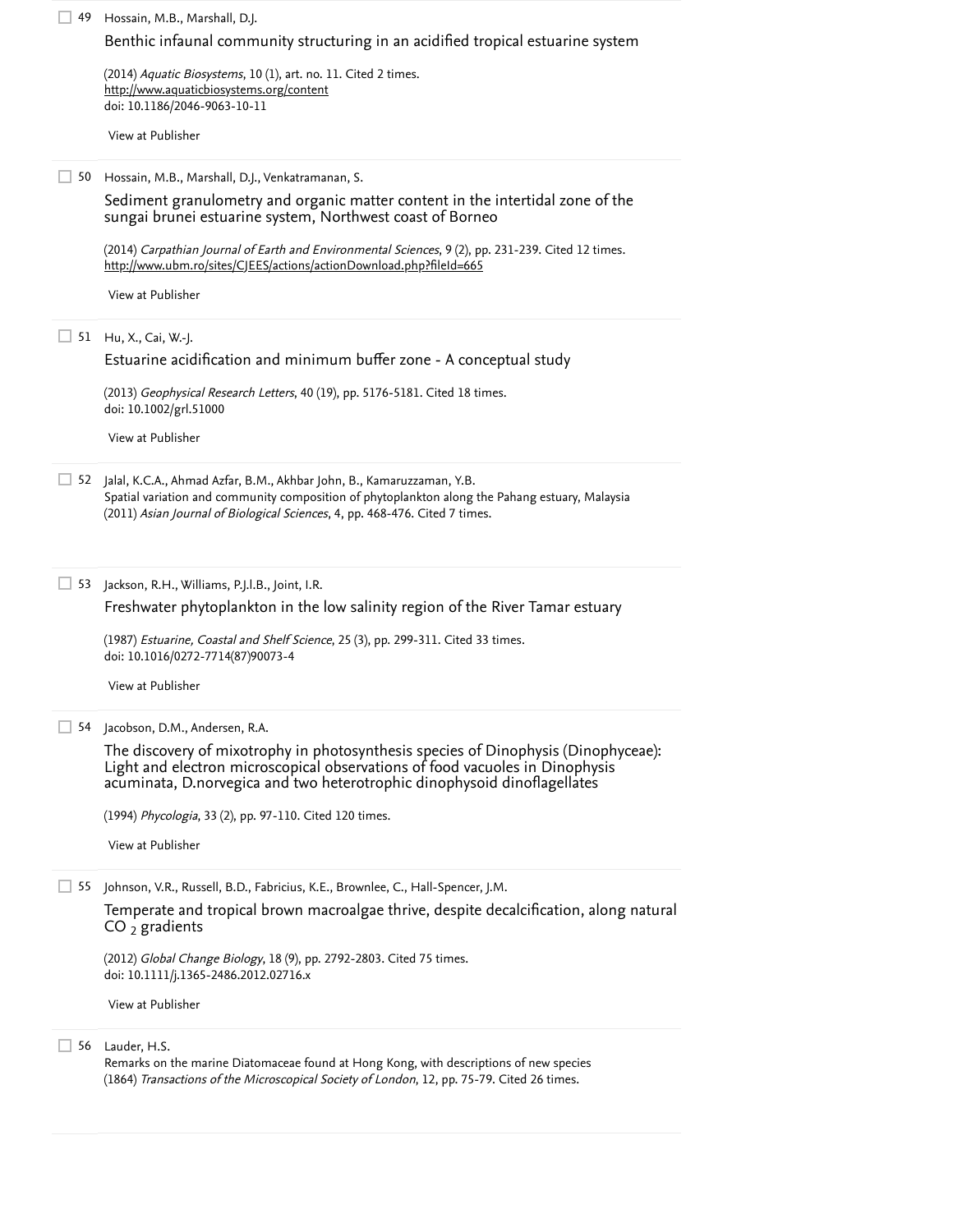Legendre, P. 57 Studying beta diversity: Ecological variation partitioning by multiple regression and canonical analysis (2007) *Journal of Plant Ecology*, 1, pp. 3-8. [Cited 153 times](https://www.scopus.com/search/submit/citedby.uri?eid=2-s2.0-85028356158&refeid=2-s2.0-54149105103&src=s&origin=reflist&refstat=dummy).

Lohbeck, K.T., Riebesell, U., Reusch, T.B.H. 58 (2012) *Nature Geoscience*, 5 (5), pp. 346-351. [Cited 237 times](https://www.scopus.com/search/submit/citedby.uri?eid=2-s2.0-85028356158&refeid=2-s2.0-84860455660&src=s&origin=reflist&refstat=core). doi: 10.1038/ngeo1441 Longhurst, A., Sathyendranath, S., Platt, T., Caverhill, C. 59 (1995) *Journal of Plankton Research*, 17 (6), pp. 1245-1271. [Cited 787 times](https://www.scopus.com/search/submit/citedby.uri?eid=2-s2.0-85028356158&refeid=2-s2.0-0028981011&src=s&origin=reflist&refstat=core). doi: 10.1093/plankt/17.6.1245 Loverde-Oliveira, S.M., Huszar, V.L.M., Mazzeo, N., Scheffer, M. 60 (2009) *Ecosystems*, 12 (5), pp. 807-819. [Cited 39 times](https://www.scopus.com/search/submit/citedby.uri?eid=2-s2.0-85028356158&refeid=2-s2.0-68149161199&src=s&origin=reflist&refstat=core). doi: 10.1007/s10021-009-9258-0 Low-Décarie, E., Fussmann, G.F., Bell, G. 61 (2011) *Global Change Biology*, 17 (8), pp. 2525-2535. [Cited 51 times](https://www.scopus.com/search/submit/citedby.uri?eid=2-s2.0-85028356158&refeid=2-s2.0-79959970497&src=s&origin=reflist&refstat=core). doi: 10.1111/j.1365-2486.2011.02402.x 62 Lueangthuwapranit, C., Sampantarak, U., Wongsai, S. (2011) *Journal of Coastal Research*, 27 (3), pp. 585-594. [Cited 7 times](https://www.scopus.com/search/submit/citedby.uri?eid=2-s2.0-85028356158&refeid=2-s2.0-79956018485&src=s&origin=reflist&refstat=core). doi: 10.2112/JCOASTRES-D-10-00123.1 Lylis, J.C., Trainor, F.R. 63 [Adaptive evolution of a key phytoplankton species to ocean acidification](https://www.scopus.com/record/display.uri?eid=2-s2.0-84860455660&origin=reflist&sort=plf-f&src=s&st1=Spatio-temporal+variation+in+phytoplankton+communities+along+a+salinity+and+pH+gradient+in+a+tropical+estuary&st2=&sid=63391634d9060a0a641bd490f9d41980&sot=b&sdt=b&sl=124&s=TITLE-ABS-KEY%28Spatio-temporal+variation+in+phytoplankton+communities+along+a+salinity+and+pH+gradient+in+a+tropical+estuary%29&recordRank=) [View at Publisher](https://www.scopus.com/redirect/linking.uri?targetURL=https%3a%2f%2fdoi.org%2f10.1038%2fngeo1441&locationID=3&categoryID=4&eid=2-s2.0-84860455660&issn=17520894&linkType=ViewAtPublisher&year=2012&origin=reflist&dig=70583ca53f5c14470cc138f94217bb4e&recordRank=) [An estimate of global primary production in the ocean from satellite radiometer data](https://www.scopus.com/record/display.uri?eid=2-s2.0-0028981011&origin=reflist&sort=plf-f&src=s&st1=Spatio-temporal+variation+in+phytoplankton+communities+along+a+salinity+and+pH+gradient+in+a+tropical+estuary&st2=&sid=63391634d9060a0a641bd490f9d41980&sot=b&sdt=b&sl=124&s=TITLE-ABS-KEY%28Spatio-temporal+variation+in+phytoplankton+communities+along+a+salinity+and+pH+gradient+in+a+tropical+estuary%29&recordRank=) [View at Publisher](https://www.scopus.com/redirect/linking.uri?targetURL=https%3a%2f%2fdoi.org%2f10.1093%2fplankt%2f17.6.1245&locationID=3&categoryID=4&eid=2-s2.0-0028981011&issn=01427873&linkType=ViewAtPublisher&year=1995&origin=reflist&dig=f3bfe063543ab45ddd93931d76a7f5a8&recordRank=) [Hydrology-driven regime shifts in a shallow tropical lake](https://www.scopus.com/record/display.uri?eid=2-s2.0-68149161199&origin=reflist&sort=plf-f&src=s&st1=Spatio-temporal+variation+in+phytoplankton+communities+along+a+salinity+and+pH+gradient+in+a+tropical+estuary&st2=&sid=63391634d9060a0a641bd490f9d41980&sot=b&sdt=b&sl=124&s=TITLE-ABS-KEY%28Spatio-temporal+variation+in+phytoplankton+communities+along+a+salinity+and+pH+gradient+in+a+tropical+estuary%29&recordRank=) [View at Publisher](https://www.scopus.com/redirect/linking.uri?targetURL=https%3a%2f%2fdoi.org%2f10.1007%2fs10021-009-9258-0&locationID=3&categoryID=4&eid=2-s2.0-68149161199&issn=14329840&linkType=ViewAtPublisher&year=2009&origin=reflist&dig=d62a8810937f54f84d809eed861d74fe&recordRank=) The effect of elevated CO  $_2$  on growth and competition in experimental phytoplankton  $\,$ communities [View at Publisher](https://www.scopus.com/redirect/linking.uri?targetURL=https%3a%2f%2fdoi.org%2f10.1111%2fj.1365-2486.2011.02402.x&locationID=3&categoryID=4&eid=2-s2.0-79959970497&issn=13541013&linkType=ViewAtPublisher&year=2011&origin=reflist&dig=3998372881aa5c974adad1168d1112f0&recordRank=) [Distribution and abundance of phytoplankton: Influence of salinity and turbidity](https://www.scopus.com/record/display.uri?eid=2-s2.0-79956018485&origin=reflist&sort=plf-f&src=s&st1=Spatio-temporal+variation+in+phytoplankton+communities+along+a+salinity+and+pH+gradient+in+a+tropical+estuary&st2=&sid=63391634d9060a0a641bd490f9d41980&sot=b&sdt=b&sl=124&s=TITLE-ABS-KEY%28Spatio-temporal+variation+in+phytoplankton+communities+along+a+salinity+and+pH+gradient+in+a+tropical+estuary%29&recordRank=) gradients in the Na Thap River, Songkhla Province, Thailand [View at Publisher](https://www.scopus.com/redirect/linking.uri?targetURL=https%3a%2f%2fdoi.org%2f10.2112%2fJCOASTRES-D-10-00123.1&locationID=3&categoryID=4&eid=2-s2.0-79956018485&issn=07490208&linkType=ViewAtPublisher&year=2011&origin=reflist&dig=e6dae15bec0953fc20fd229e798cbab3&recordRank=) [THE HETEROTROPHIC CAPABILITIES OF CYCLOTELLA MENEGHINIANA](https://www.scopus.com/record/display.uri?eid=2-s2.0-84980200245&origin=reflist&sort=plf-f&src=s&st1=Spatio-temporal+variation+in+phytoplankton+communities+along+a+salinity+and+pH+gradient+in+a+tropical+estuary&st2=&sid=63391634d9060a0a641bd490f9d41980&sot=b&sdt=b&sl=124&s=TITLE-ABS-KEY%28Spatio-temporal+variation+in+phytoplankton+communities+along+a+salinity+and+pH+gradient+in+a+tropical+estuary%29&recordRank=)

(1973) *Journal of Phycology*, 9 (4), pp. 365-369. [Cited 22 times](https://www.scopus.com/search/submit/citedby.uri?eid=2-s2.0-85028356158&refeid=2-s2.0-84980200245&src=s&origin=reflist&refstat=core). doi: 10.1111/j.1529-8817.1973.tb04109.x

[View at Publisher](https://www.scopus.com/redirect/linking.uri?targetURL=https%3a%2f%2fdoi.org%2f10.1111%2fj.1529-8817.1973.tb04109.x&locationID=3&categoryID=4&eid=2-s2.0-84980200245&issn=15298817&linkType=ViewAtPublisher&year=1973&origin=reflist&dig=e7379a51714e10ccf795e352d025d212&recordRank=)

Macdonald, B.C.T., White, I., Åström, M.E., Keene, A.F., Melville, M.D., Reynolds, J.K. 64

[Discharge of weathering products from acid sulfate soils after a rainfall event, Tweed](https://www.scopus.com/record/display.uri?eid=2-s2.0-36148985636&origin=reflist&sort=plf-f&src=s&st1=Spatio-temporal+variation+in+phytoplankton+communities+along+a+salinity+and+pH+gradient+in+a+tropical+estuary&st2=&sid=63391634d9060a0a641bd490f9d41980&sot=b&sdt=b&sl=124&s=TITLE-ABS-KEY%28Spatio-temporal+variation+in+phytoplankton+communities+along+a+salinity+and+pH+gradient+in+a+tropical+estuary%29&recordRank=) River, eastern Australia

(2007) *Applied Geochemistry*, 22 (12), pp. 2695-2705. [Cited 49 times](https://www.scopus.com/search/submit/citedby.uri?eid=2-s2.0-85028356158&refeid=2-s2.0-36148985636&src=s&origin=reflist&refstat=core). doi: 10.1016/j.apgeochem.2007.07.004

[View at Publisher](https://www.scopus.com/redirect/linking.uri?targetURL=https%3a%2f%2fdoi.org%2f10.1016%2fj.apgeochem.2007.07.004&locationID=3&categoryID=4&eid=2-s2.0-36148985636&issn=08832927&linkType=ViewAtPublisher&year=2007&origin=reflist&dig=00c00f919116fe3344054110902e4918&recordRank=)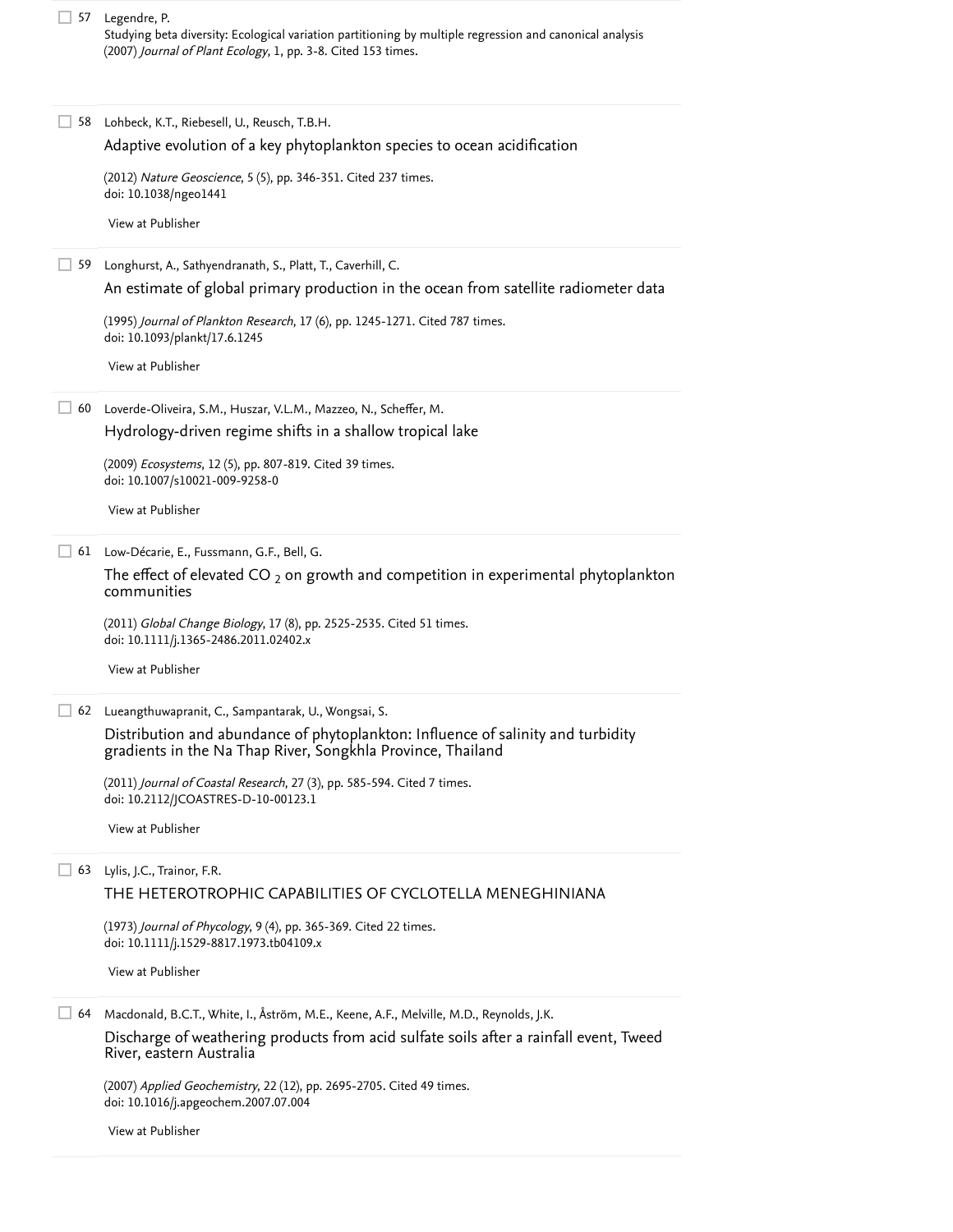|    | 65 Madhu, N.V., Jyothibabu, R., Balachandran, K.K., Honey, U.K., Martin, G.D., Vijay, J.G., Shiyas,<br>C.A., (), Achuthankutty, C.T.                                    |  |
|----|-------------------------------------------------------------------------------------------------------------------------------------------------------------------------|--|
|    | Monsoonal impact on planktonic standing stock and abundance in a tropical estuary<br>(Cochin backwaters - India)                                                        |  |
|    | (2007) Estuarine, Coastal and Shelf Science, 73 (1-2), pp. 54-64. Cited 76 times.<br>doi: 10.1016/j.ecss.2006.12.009                                                    |  |
|    | View at Publisher                                                                                                                                                       |  |
| 66 | Majewska, R., Zgrundo, A., Lemke, P., de Stefano, M.                                                                                                                    |  |
|    | Benthic diatoms of the Vistula River estuary (Northern Poland): Seasonality, substrata<br>preferences, and the influence of water chemistry                             |  |
|    | (2012) Phycological Research, 60 (1), pp. 1-19. Cited 14 times.<br>doi: 10.1111/j.1440-1835.2011.00637.x                                                                |  |
|    | View at Publisher                                                                                                                                                       |  |
| 67 | Mallin, M.A., Paerl, H.W., Rudek, J., Bates, P.W.                                                                                                                       |  |
|    | Regulation of estuarine primary production by watershed rainfall and river flow                                                                                         |  |
|    | (1993) Marine Ecology Progress Series, 93 (1-2), pp. 199-203. Cited 181 times.                                                                                          |  |
|    | View at Publisher                                                                                                                                                       |  |
| 68 | Marshall, D.J., Santos, J.H., Leung, K.M.Y., Chak, W.H.                                                                                                                 |  |
|    | Correlations between gastropod shell dissolution and water chemical properties in a<br>tropical estuary                                                                 |  |
|    | (2008) Marine Environmental Research, 66 (4), pp. 422-429. Cited 40 times.<br>doi: 10.1016/j.marenvres.2008.07.003                                                      |  |
|    | View at Publisher                                                                                                                                                       |  |
| 69 | Martin, S., Rodolfo-Metalpa, R., Ransome, E., Rowley, S., Buia, M.-C., Gattuso, J.-P., Hall-Spencer, J.                                                                 |  |
|    | Effects of naturally acidified seawater on seagrass calcareous epibionts                                                                                                |  |
|    | (2008) Biology Letters, 4 (6), pp. 689-692. Cited 134 times.<br>http://rsbl.royalsocietypublishing.org/<br>doi: 10.1098/rsbl.2008.0412                                  |  |
|    | View at Publisher                                                                                                                                                       |  |
| 70 | Miller, A.W., Reynolds, A.C., Sobrino, C., Riedel, G.F.                                                                                                                 |  |
|    | Shellfish face uncertain future in high $CO2$ world: Influence of acidification on oyster<br>larvae calcification and growth in estuaries                               |  |
|    | (2009) PLoS ONE, 4 (5), art. no. e5661. Cited 174 times.                                                                                                                |  |
|    | http://www.plosone.org/article/fetchObjectAttachment.action?<br>uri=info%3Adoi%2F10.1371%2Fjournal.pone.0005661&representation=PDF<br>doi: 10.1371/journal.pone.0005661 |  |
|    | View at Publisher                                                                                                                                                       |  |
| 71 | Morrisey, D.J., Turner, S.J., Mills, G.N., Bruce Williamson, R., Wise, B.E.                                                                                             |  |
|    | Factors affecting the distribution of benthic macrofauna in estuaries contaminated by<br>urban runoff                                                                   |  |
|    | (2003) Marine Environmental Research, 55 (2), pp. 113-136. Cited 48 times.<br>doi: 10.1016/S0141-1136(02)00211-8                                                        |  |
|    | View at Publisher                                                                                                                                                       |  |
|    |                                                                                                                                                                         |  |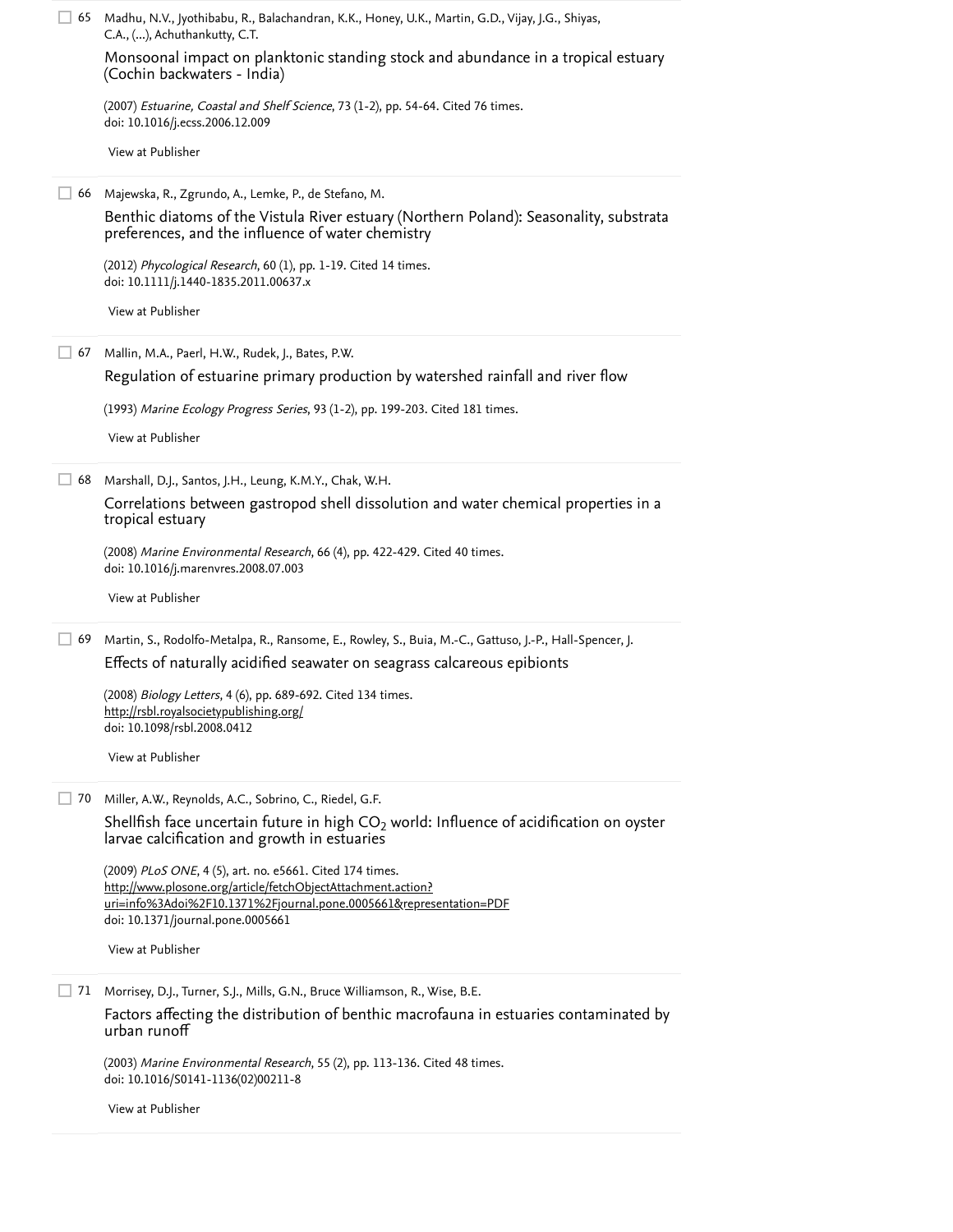| 72 | Muylaert, K., Sabbe, K.                                                                                                                                                                                                                            |
|----|----------------------------------------------------------------------------------------------------------------------------------------------------------------------------------------------------------------------------------------------------|
|    | Spring phytoplankton assemblages in and around the maximum turbidity zone of the<br>estuaries of the Elbe (Germany), the Schelde (Belgium/The Netherlands) and the<br>Gironde (France)                                                             |
|    | (1999) Journal of Marine Systems, 22 (2-3), pp. 133-149. Cited 72 times.<br>doi: 10.1016/S0924-7963(99)00037-8                                                                                                                                     |
|    | View at Publisher                                                                                                                                                                                                                                  |
| 73 | Nirmal Kumar, J.I., Khan, S.R., Kumar, R.N., Sajish, P.R.<br>Assessment of hydrochemical characters variations in relation to phytoplankton during pre-monsoon at J-<br>point of Mahi Estuary, Gujarat, India<br>(2013) Our Nature, 11, pp. 85-95. |
| 74 | Orr, J.C., Fabry, V.J., Aumont, O., Bopp, L., Doney, S.C., Feely, R.A., Gnanadesikan, A., (), Yool, A.<br>Anthropogenic ocean acidification over the twenty-first century and its impact on<br>calcifying organisms                                |
|    | (2005) Nature, 437 (7059), pp. 681-686. Cited 2075 times.<br>doi: 10.1038/nature04095                                                                                                                                                              |
|    | View at Publisher                                                                                                                                                                                                                                  |
| 75 | Pelleyi, S., Kar, R.N., Panda, C.R.P.<br>Seasonal variability of phytoplankton population in the Brahmani estuary of Orissa, India<br>(2008) Journal of Applied Sciences and Environmental Management, 12, pp. 19-23. Cited 10 times.              |
| 76 | Porzio, L., Garrard, S.L., Buia, M.C.<br>The effect of ocean acidification on early algal colonization stages at natural $CO2$<br>vents                                                                                                            |
|    | (2013) Marine Biology, 160 (8), pp. 2247-2259. Cited 17 times.<br>doi: 10.1007/s00227-013-2251-3                                                                                                                                                   |
|    | View at Publisher                                                                                                                                                                                                                                  |
| 77 | Pradhan, U.K., Shirodkar, P.V., Sahu, B.K.<br>Physico-chemical characteristics of the coastal water off Devi estuary, Orissa and                                                                                                                   |
|    | evaluation of its seasonal changes using chemometric techniques                                                                                                                                                                                    |
|    | (2009) Current Science, 96 (9), pp. 1203-1209. Cited 28 times.<br>http://www.ias.ac.in/currsci/may102009/1203.pdf                                                                                                                                  |
|    | View at Publisher                                                                                                                                                                                                                                  |
| 78 | Raymond, P.A., Bauer, J.E., Cole, J.J.                                                                                                                                                                                                             |
|    | Atmospheric $CO2$ evasion, dissolved inorganic carbon production, and net<br>heterotrophy in the York River estuary                                                                                                                                |
|    | (2000) Limnology and Oceanography, 45 (8), pp. 1707-1717. Cited 144 times.<br>doi: 10.4319/lo.2000.45.8.1707                                                                                                                                       |
|    | View at Publisher                                                                                                                                                                                                                                  |
| 79 | Richmond, A., Karg, S., Boussiba, S.<br>Effects of bicarbonate and carbon dioxide on the competition between chlorella<br>vulgaris and spirulina platensis                                                                                         |

(1982) *Plant and Cell Physiology*, 23 (8), pp. 1411-1417. [Cited 32 times](https://www.scopus.com/search/submit/citedby.uri?eid=2-s2.0-85028356158&refeid=2-s2.0-0038624671&src=s&origin=reflist&refstat=core).